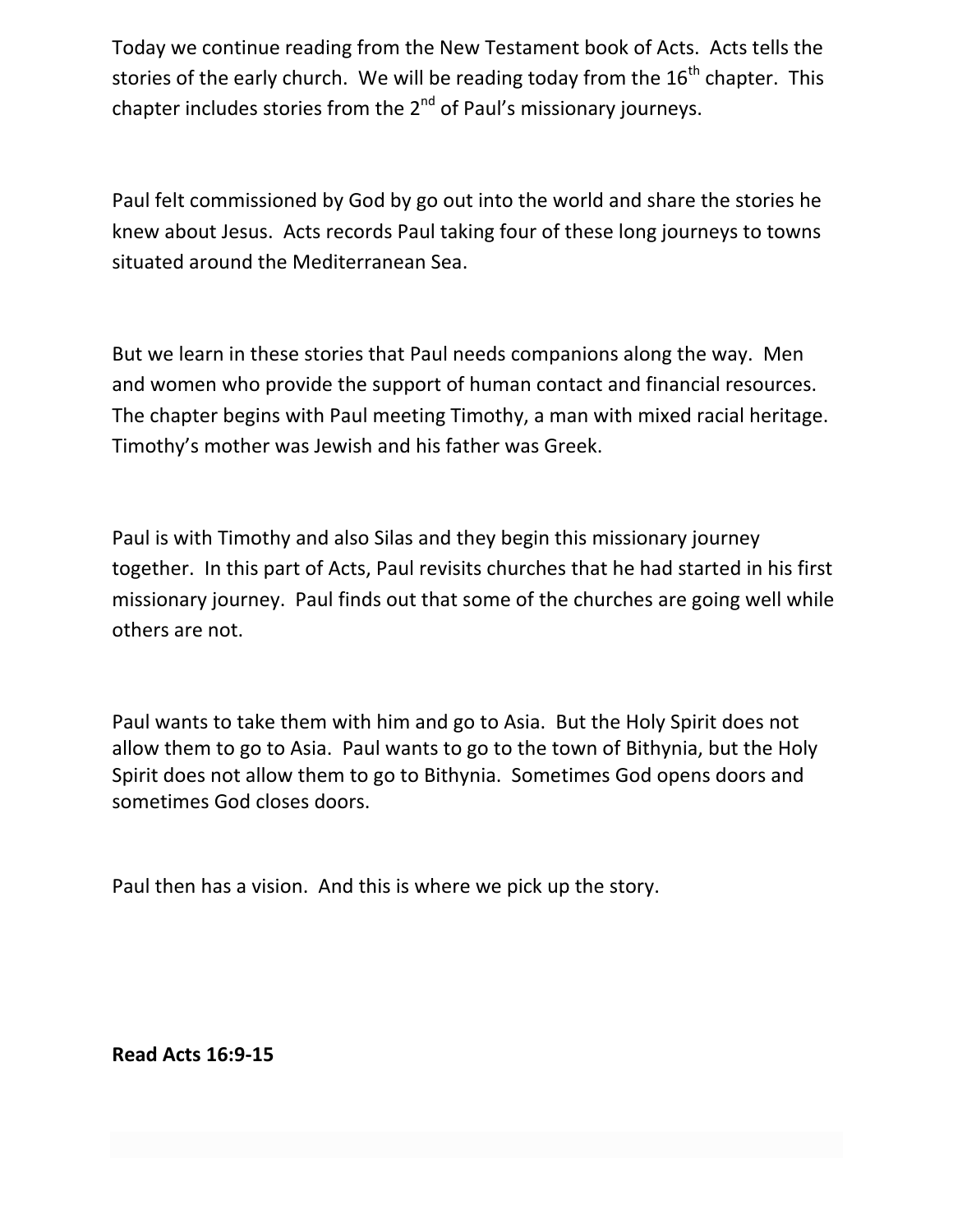Last summer, a family with a two-year-old son spent a weekend at a nice resort in Arizona. As these guests were packing up to leave for the airport, the mom realized her son had lost his favorite Thomas the Tank Engine toy.

Flagging down two frontline employees, Jessy Long and Nathan Cliff, the guest explained what was at stake since this Thomas toy was her little boy's favorite and the loss would be heartbreaking for him.

Employees Long and Cliff failed to locate the lost Thomas train, but realizing how much this mattered to the guests, they agreed together that something must be done. After the guests left the property for their flight home, the two employees drove to a toy store and purchased an absolute dead ringer of the original train for the little boy.

The two employees then composed a note in longhand to the boy in the voice of Thomas the Tank Engine telling a sweet tale about the extended vacation the little locomotive had taken after being accidentally left behind. The account included adorable pictures of Thomas exploring the property, cooking in the kitchen wearing a miniature chef's hat on his head, and many more adventures.

Four days after the disappearance of the original Thomas, the replacement arrived by FedEx, with the note about the train's adventures. That, my friends, is what great hospitality looks like.

The text we have read today is a story about companionship and hospitality. Paul realized that he could not make his journeys alone. That he needed a companion. Paul found that companion in Timothy and Silas. The young people who would become his confidants.

Paul sets out on their journey but then Paul has a vision that leads him to Greece. It's called Macedonia in our text but it's the country of Greece today. The edge of Europe.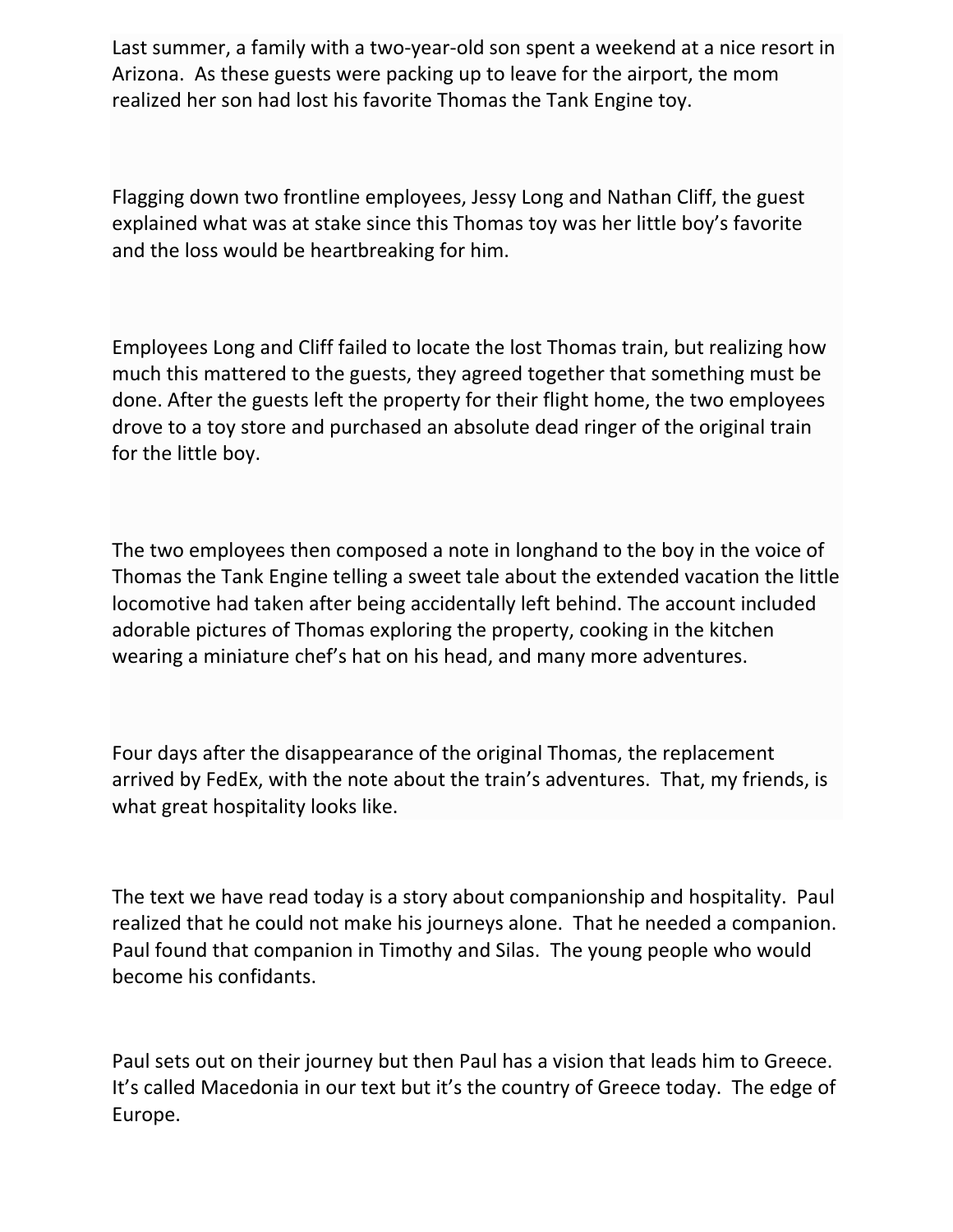Specifically they find themselves led to the town of Philippi. Described as a Roman colony, Philippi was a Gentile town. Going outside the city, Paul finds a group of women in prayer.

One of the women stands out to Paul. Her name is Lydia. She is described as a worshipper of God and a businesswoman who deals in expensive purple cloth. The text says that the Lord opens her heart and she is able to hear what Paul has to say. She is so moved that Lydia has her entire household baptized by Paul.

But then Lydia is led one step further in her faith. She invites Paul and Timothy to come and stay at her house. She extends hospitality. And this will not be the last time that we read of Lydia's hospitality.

Later, Paul and Silas are thrown into prison by the authorities. A story we will read about next Sunday. After they are released from prison, they return to Lydia's house where she puts them up after another difficult experience. The gift of hospitality.

The gift of hospitality is a gift that cannot be overlooked in this passage. Lydia provides that place for nourishment and companionship. Lydia provides welcome and encouragement.

Many of us have the gift of hospitality and encouragement. It is a special gift that cannot be overlooked today. There are many here who focus on listening to the needs of others and then finding out what they can do to make the journey easier for the other. For some of us, hospitality comes naturally.

But all of us can practice hospitality in some capacity. Whether it's offering a drink of water to someone who is thirsty, an offer to do something for someone who has a lot to get done, or going the extra mile when you see something out of place that will cause someone else to have to work harder to correct.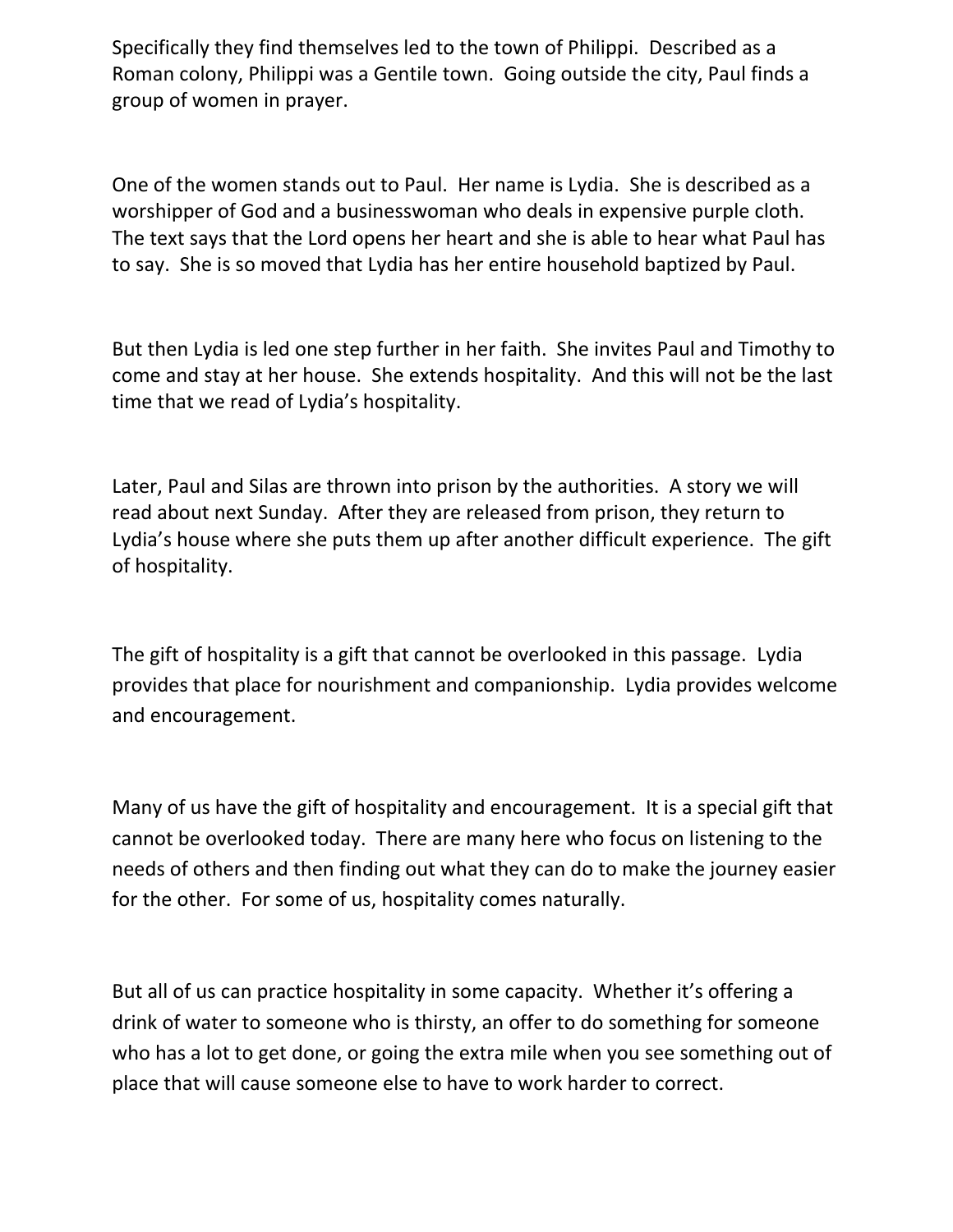Hospitality is a special gift that we celebrate today. I began with a story of hospitality at a nice resort. But today we can also celebrate the people who have shown us hospitality.

Later in the service during the prayers of the people we are going to lift up the names of people who have shown us hospitality in some way. Maybe it was a warm bed when we needed a place to stay. Maybe it was a meal and a time of fellowship. Maybe it was a ride when we were injured. Maybe it was encouragement when we were down.

We can become so consumed with the difficulties in our lives that we do not pay attention to the hospitality that is being shown to us by others. Since Lydia was a businesswoman who sold purple cloth, I am going to invite us to connect hospitality and care to the color purple.

Whenever you see the color purple, allow your mind to think about a person who has shown you hospitality. Whenever you see the color purple, think about some way that you can show hospitality to another.

Lydia provided hospitality to Paul. Without Lydia, Paul's journeys would have been much, much, more difficult.

Today we can be thankful for the people who have shown us hospitality.

And we can be open to seeing the opportunities to show hospitality to others. AMEN.